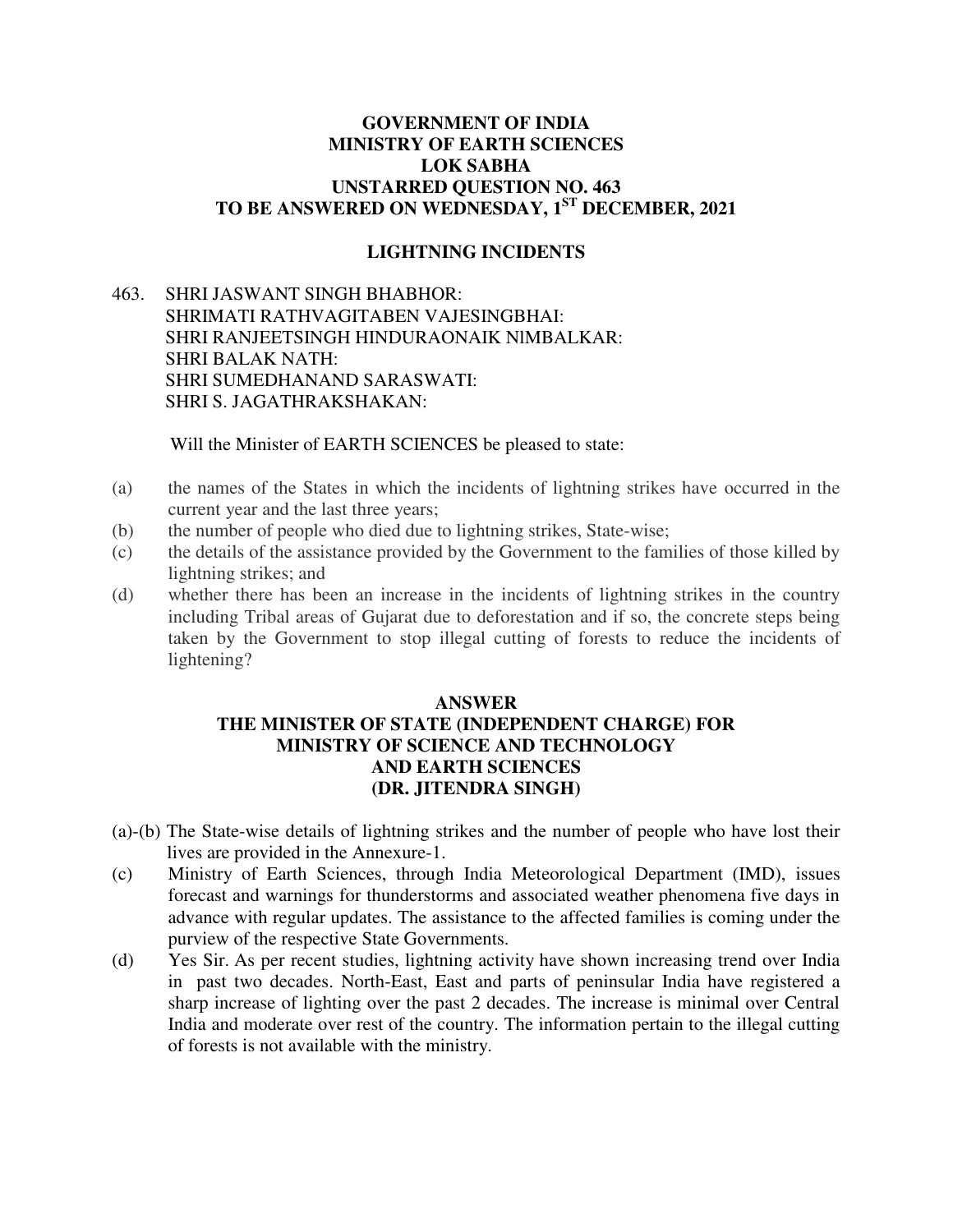|                                                                             |                       |                  |                  | <b>Annexure-I</b> |  |  |
|-----------------------------------------------------------------------------|-----------------------|------------------|------------------|-------------------|--|--|
| State UT-wise Number of Accidental Deaths due to Lightning during 2018-2020 |                       |                  |                  |                   |  |  |
| <b>SNo</b>                                                                  | State/UT              | 2018             | 2019             | 2020              |  |  |
| $\mathbf{1}$                                                                | Andhra Pradesh        | 74               | 109              | 93                |  |  |
| $\overline{2}$                                                              | Arunachal Pradesh     | $\boldsymbol{0}$ | $\overline{0}$   | $\boldsymbol{0}$  |  |  |
| 3                                                                           | Assam                 | 36               | 28               | 14                |  |  |
| $\overline{4}$                                                              | <b>Bihar</b>          | 177              | 400              | 436               |  |  |
| 5                                                                           | Chhattisgarh          | 213              | 212              | 246               |  |  |
| 6                                                                           | Goa                   | $\boldsymbol{0}$ | $\overline{2}$   | $\boldsymbol{0}$  |  |  |
| $\overline{7}$                                                              | Gujarat               | 13               | 64               | 78                |  |  |
| 8                                                                           | Haryana               | 6                | 11               | 3                 |  |  |
| 9                                                                           | Himachal Pradesh      | 8                | $\mathbf{1}$     | 5                 |  |  |
| 10                                                                          | Jharkhand             | 235              | 334              | 336               |  |  |
| 11                                                                          | Karnataka             | 126              | 99               | 75                |  |  |
| 12                                                                          | Kerala                | 25               | 15               | 8                 |  |  |
| 13                                                                          | Madhya Pradesh        | 381              | 400              | 429               |  |  |
| 14                                                                          | Maharashtra           | 149              | 189              | 182               |  |  |
| 15                                                                          | Manipur               | $\mathbf{1}$     | $\boldsymbol{0}$ | $\boldsymbol{0}$  |  |  |
| 16                                                                          | Meghalaya             | 5                | $\overline{7}$   | 8                 |  |  |
| 17                                                                          | Mizoram               | $\mathbf{1}$     | $\mathbf{1}$     | $\boldsymbol{0}$  |  |  |
| 18                                                                          | Nagaland              | $\overline{0}$   | $\overline{0}$   | $\mathbf{1}$      |  |  |
| 19                                                                          | Odisha                | 299              | 271              | 275               |  |  |
| 20                                                                          | Punjab                | $\overline{4}$   | $\boldsymbol{7}$ | $8\,$             |  |  |
| 21                                                                          | Rajasthan             | 43               | 88               | 48                |  |  |
| $22\,$                                                                      | Sikkim                | $\boldsymbol{0}$ | $\boldsymbol{0}$ | $\boldsymbol{0}$  |  |  |
| 23                                                                          | Tamil Nadu            | 82               | 57               | 64                |  |  |
| 24                                                                          | Telangana             | 68               | 96               | 64                |  |  |
| 25                                                                          | Tripura               | 10               | 10               | 5                 |  |  |
| 26                                                                          | <b>Uttar Pradesh</b>  | 220              | 321              | 304               |  |  |
| 27                                                                          | Uttarakhand           | $\overline{2}$   | $\overline{2}$   | 10                |  |  |
| 28                                                                          | West Bengal           | 179              | 147              | 170               |  |  |
|                                                                             | <b>TOTAL STATE(S)</b> | 2357             | 2871             | 2862              |  |  |